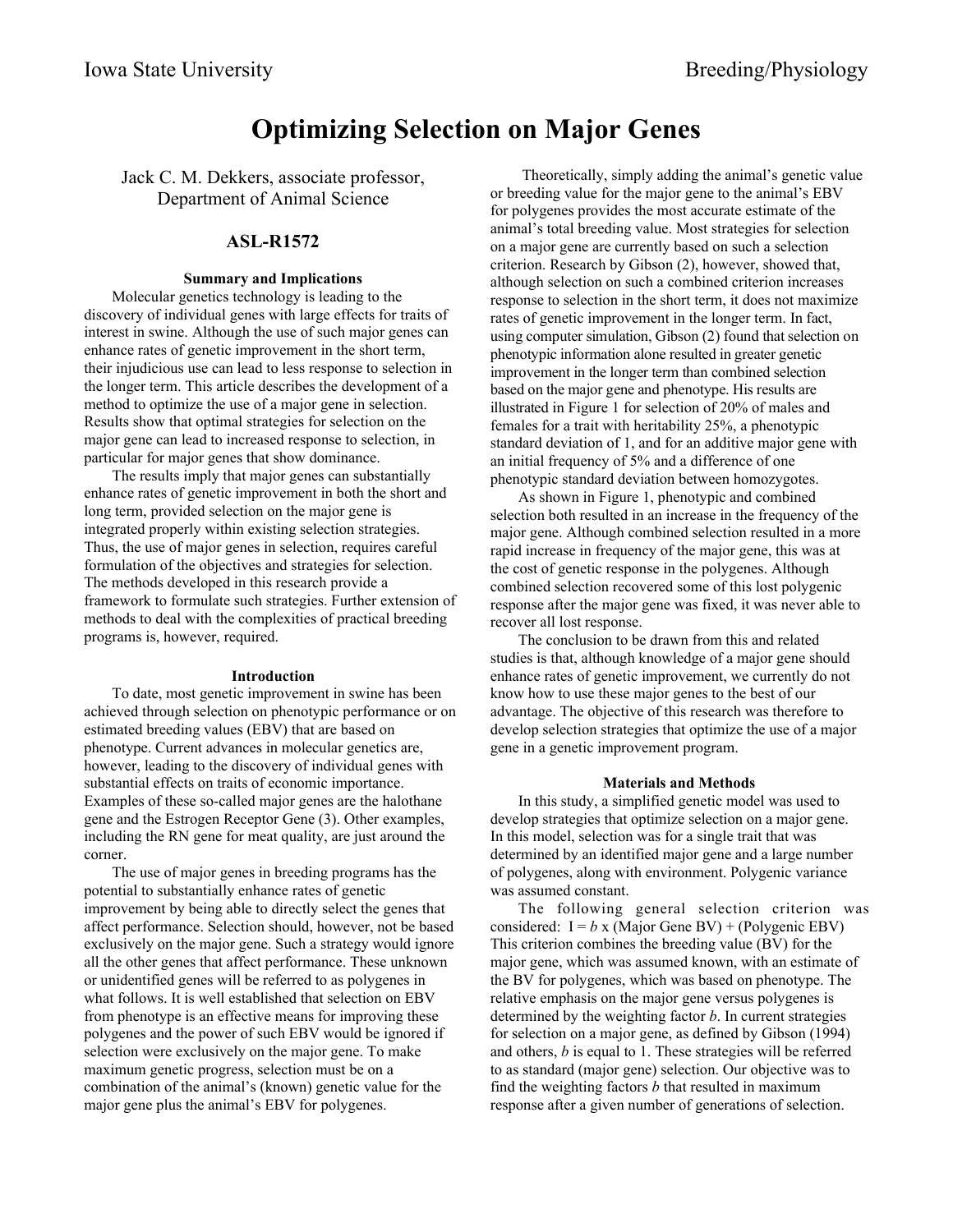Resulting strategies will be referred to as optimal (major gene) selection.

An optimization method called optimal control theory was used to find the optimal weights. Optimal control theory is a method that is used extensively in engineering and economics and is particularly suited to optimize selection over more than one generation. Optimal strategies were compared with current selection strategies.

#### **Results and Discussion**

Using optimal control theory, an iterative computing algorithm was derived with which index weights that maximize response after a given number of generations can be obtained. Details can be found in Dekkers and van Arendonk (1).

Results for selection on an additive major gene to maximize selection after 5 or 10 generations are summarized in Figure 2. Results are for selection of 20% of males and females for a trait with heritability 25%, a phenotypic standard deviation of 1, and for an additive major gene with an initial frequency of 5% for the favorable allele, and a difference of one phenotypic standard deviation between homozygotes. Results show that optimal selection achieved greater response at the end of the planning horizon (i.e. after 5 or 10 generations) than standard major gene selection. Extra responses of up to 3% were obtained. Optimal strategies also resulted in greater improvement than phenotypic selection.

Figure 2c shows the index weights that maximized response after 10 generations. Optimal weights changed from generation to generation and in general were lower than 1, which is the weight used in standard major gene selection. Weights also differed depending on whether the individual had the unfavorable genotype for the major gene (bb) or the favorable genotype (BB): weights were higher for the bb genotype. This suggests that the optimal strategy selected more heavily against bb than in favor of BB, relative to the heterozygote (Bb). The optimal weights resulted in a more gradual increase in frequency of the major gene (Figure 2a) and a nearly constant rate of improvement in polygenes (Figure 2b), in contrast to standard major gene selection.

Figure 2 was for a trait with heritability of 25%. Figure 3 shows the extra responses that can be obtained from optimal selection on a major gene relative standard major gene selection for traits with different heritabilities. For a trait with heritability equal to 5%, up to 6% greater response was obtained from optimimal selection, even after 3 generations.

Figures 2 and 3 focused on a major gene with additive effects and no dominance. This means that the heterozygote (Bb) has an effect that is intermediate to that of the two homozygotes (bb and BB). For such genes, modest increases in response to selection were obtained from optimization. Figure 4 shows that for genes with dominance, optimimal selection resulted in substantially greater extra

responses. For a major gene with overdominance (i.e., the heterozygote has a greater value than the best homozygote). extra responses of over 6% were obtained after 5 generations.

For genes with additive effects, standard major gene selection maximizes response to selection after one generation. This is, however, not true when the gene is dominant, in which case optimization can result in greater responses even after one generation. Results summarized in Figure 5 indicate that increases in response to selection of up to 9% over a single generation can be obtained when the major gene shows (over-) dominance.

Jointly, these results show that selection on a major gene can be optimized. If optimal strategies are used, substantial extra rates of genetic improvement can be obtained in both the short and the longer term. Development of optimal strategies does require the breeder to carefully establish a planning horizon and selection objective. In the current study, the selection objective was defined as maximizing cumulative response after a number of generations. Work is currently ongoing to develop selection strategies that maximize a combination of short and longerterm responses, with more emphasis on short-term gains. In addition, work is ongoing to extend the method to include the complexities of practical breeding programs, and simultaneous selection on several major genes, and on linked genetic markers. The method developed in this research provides the framework to derive selection strategies that optimize the use of molecular genetic information under such circumstances.

#### **Acknowledgements**

Part of this research was completed while the author was on faculty at the University of Guelph, Canada, and a visiting scientist at the Wageningen Agricultural University in the Netherlands, in collaboration with Johan van Arendonk. At Guelph and Wageningen, financial support was from the Natural Sciences and Engineering Research Council of Canada and the EU Human Capital and Mobility Research Network, respectively.

#### **References**

- 1. Dekkers, J.C.M. and J.A.M. van Arendonk, 1998. Optimizing selection for quantitative traits with information on an identified locus in outbred populations. Genet. Res. 71: 257–275.
- 2. Gibson, J.P. 1994. Short-term gain at the expense of longterm response with selection of identified loci. Proc.  $5<sup>th</sup>$ World Congr. Genet. Appl. Livest. Prod. 21: 201–204.
- 3. Rothschild, M.F., C. Jacobson, D.A. Vaske, C. Tuggle, L. Wang, T. Short, G. Eckardt, S. Sasaki, A. Vincent, D.G. McLaren, O. Southwood, H. van der Steen, A. Mileham, and G. Plastow. 1996. The estrogen receptor locus is associated with a major gene influencing littersize in pigs. Proc. Natl. Acad. Sci. (USA) 93: 201–205.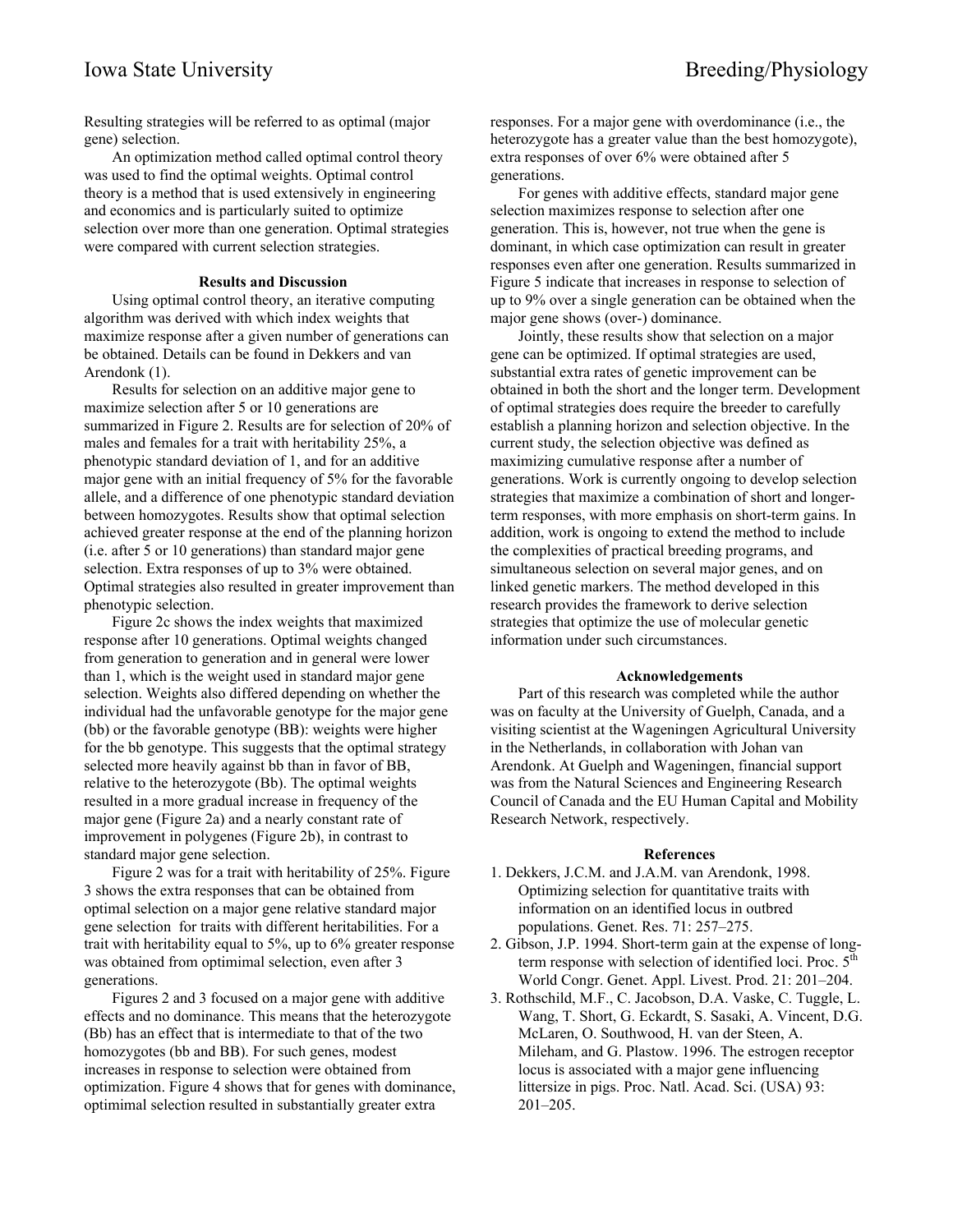

### **Figure 1. Illustration of the effect of standard major gene selection on an additive major gene (** ∆ **) versus** selection on phenotype  $($   $\bullet$   $)$ .

Main graph: Cumulative response in the total average genetic value in the population.

- **a)** Effect of selection on the frequency of the favorable allele for the identified gene.
- **b)** Cumulative response in average polygenic effect*s*.



# **Figure 2. Comparison of optimal (**l **and** o**) to standard (**∆**) strategies for selection on an additive major gene.**

Effect of selection on cumulative response in the average genetic level. For optimal selection, results are shown for selection strategies that maximize response after 5 (O) or 10 ( $\bullet$ ) generations

- **a)** Effect on frequency of the favorable allele for the major gene.
- **b)** Effect on the **rate** of increase in the average polygenic effect per generation.
- **c)** Weights on the major gene for standard and optimal selection over 10 generations. For optimal selection, weights depend on whether the individual is homozygous favorable  $(0)$  or unfavorable  $(•)$ .